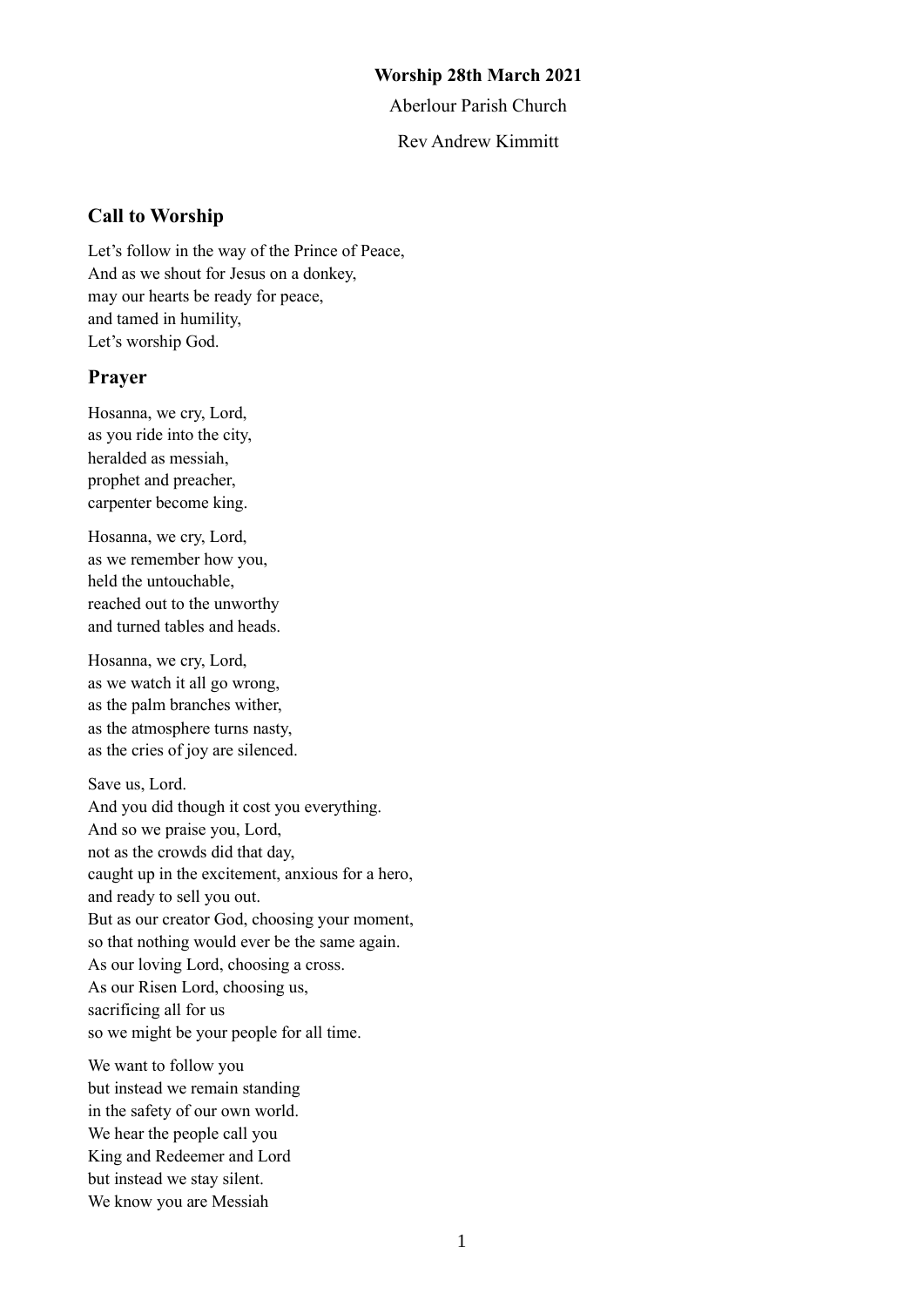but we abandon you to your fate lest it costs us to take your side.

Forgive us, Lord, especially on this day when we glimpse our own faces in the crowd, hear our own voices condemn, know in our own hearts how we have hurt you. Forgive us, Lord, and set us free to follow you in the hard and relentless days ahead.

May we follow you, Jesus, palms in one hand bread and wine in the other hosannas in our throats and questions on our minds, trusting your love even as we hesitate at its cost. May we follow you, Jesus, there at the beginning right to the end.

Hosanna, Lord. Amen.

#### **Hymn**

- 1 Hosanna, loud hosanna, the little children sang ; through city street and temple their joyful welcome rang. They shouted out their praises to Christ, the children's friend, who welcomes all with blessing, whose love will never end.
- 2 From Olivet they followed, a large exultant crowd, the victor palm branch waving, and chanting clear and loud ; bright angels joined the chorus, beyond the cloudless sky, 'Hosanna in the highest ! Glory to God on high ! '
- 3 'Hosanna in the highest ! ' That ancient song we sing, for Christ is our Redeemer, the Lord of heaven our King. Oh, may we ever praise him with heart and life and voice, and in his living presence eternally rejoice.

Jennette Threlfall (1821–1880)*(alt.)*

Reproduced from *CH4* CD-ROM edition, number 367

CCLI Licence No. 649173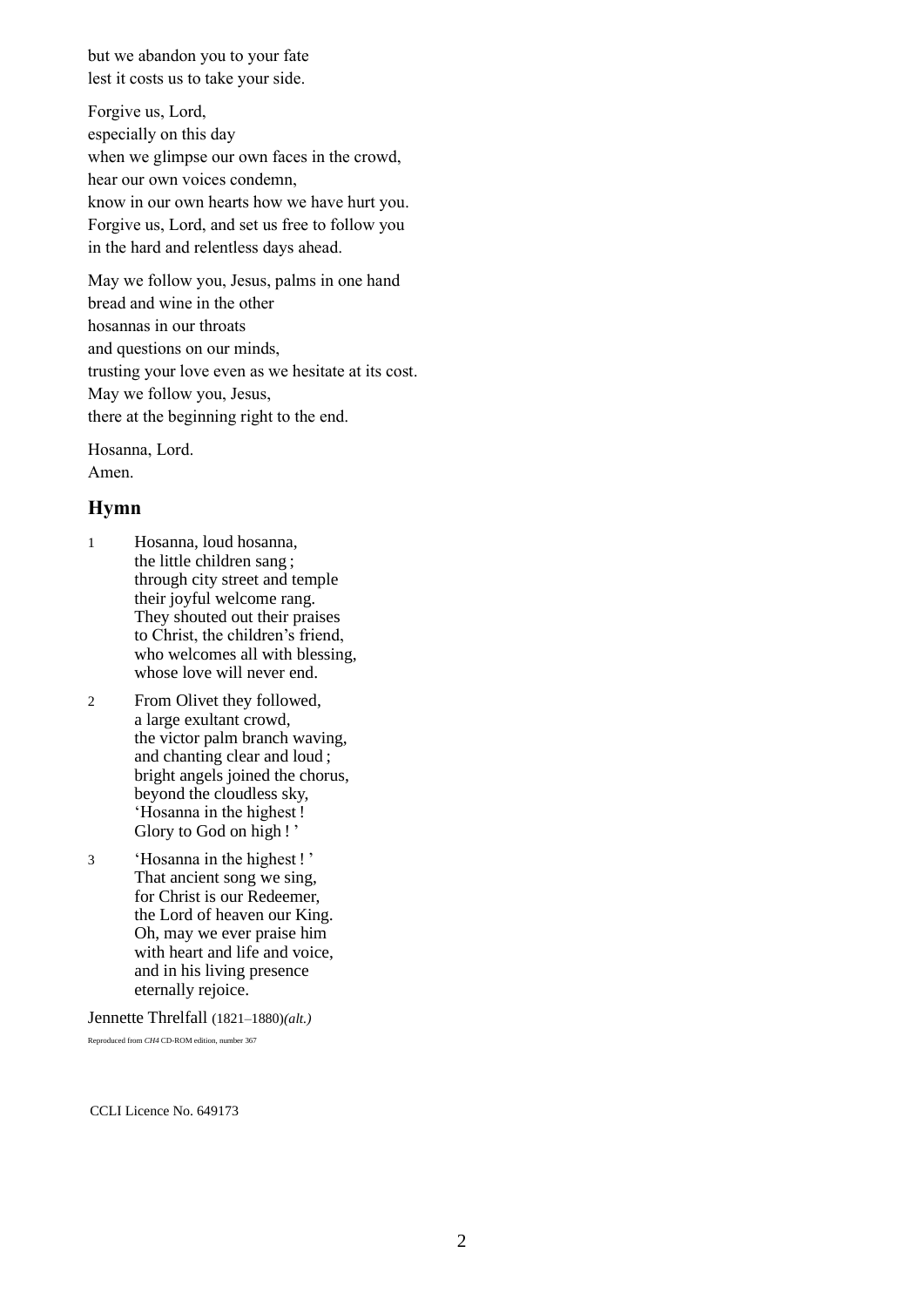# **Reading – Luke 19:29-44**

29When he had come near Bethphage and Bethany, at the place called the Mount of Olives, he sent two of the disciples, 30saying, "Go into the village ahead of you, and as you enter it you will find tied there a colt that has never been ridden. Untie it and bring it here. 31If anyone asks you, 'Why are you untying it?' just say this, 'The Lord needs it.'" 32So those who were sent departed and found it as he had told them. 33As they were untying the colt, its owners asked them, "Why are you untying the colt?" 34They said, "The Lord needs it." 35Then they brought it to Jesus; and after throwing their cloaks on the colt, they set Jesus on it. 36As he rode along, people kept spreading their cloaks on the road. 37As he was now approaching the path down from the Mount of Olives, the whole multitude of the disciples began to praise God joyfully with a loud voice for all the deeds of power that they had seen, 38saying, "Blessed is the king who comes in the name of the Lord! Peace in heaven, and glory in the highest heaven!" 39Some of the Pharisees in the crowd said to him, "Teacher, order your disciples to stop." 40He answered, "I tell you, if these were silent, the stones would shout out."

41As he came near and saw the city, he wept over it, 42saying, "If you, even you, had only recognized on this day the things that make for peace! But now they are hidden from your eyes. 43Indeed, the days will come upon you, when your enemies will set up ramparts around you and surround you, and hem you in on every side. 44They will crush you to the ground, you and your children within you, and they will not leave within you one stone upon another; because you did not recognize the time of your visitation from God."

# **Reflection**

We often call today 'Palm Sunday' and – in a normal year – churches across the globe might exchange crosses make of palm leaves, or -as I remember from a visiting a church in California when I was 7- have processions round the church waving palm branches. Palm branches on Palm Sunday to remember how the crowds waved and cheered Jesus into Jerusalem – full of hope and joy about this Messiah Man. Would he be their new king?

The thing is, in Luke's telling of Jesus' triumphal entry to Jerusalem, there are no Palm branches.

Cloaks put down, rejoicing, the donkey with the slightly mysterious story of it being fetched because 'The Lord has need of it', and the wonderful image that even if the crowds were silenced, the very stones would cry out – it seems all of creation is shouting to welcome Jesus to Jerusalem. All the other facets of the story that we're used to, but no palm branches.

# Why?

We've spoken before about how Luke's account of the life of Jesus was among the latest of the four gospels to be assembled. One of the biggest clues to that is that it has lots of material from the other gospels, almost all of Mark, and it shares a good deal of the non-Mark material we find in Matthew. And Luke has some material more again, like for instance the nativity story. And it makes sense that Luke would be later, because later authors would be adding more each time.

But here Luke is taking something away – the palm leaves. And it seems puzzling why?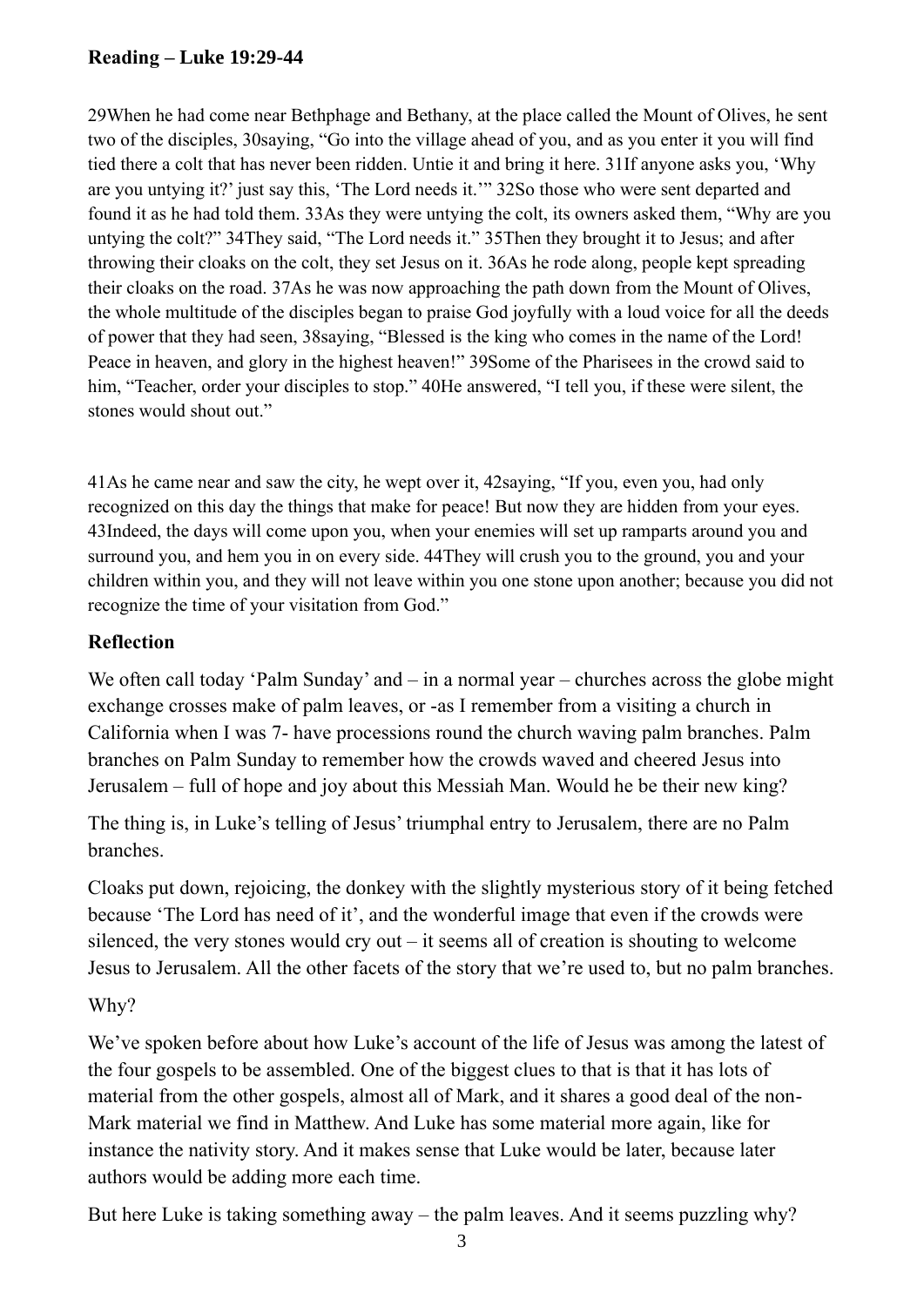I think the answer lies part in Luke's context, and partly in a deeply importantly theological point being made about who Jesus is.

In terms of Luke's context, a huge and monumental thing has happened in his time that probably hadn't happened yet for the earlier gospel writers. In AD70 Jerusalem is destroyed, razed to the ground, by the Roman Empire. This event was catastrophic for first century Jews who witnessed their most important holy site, the Temple which sat at the heart of their understanding of faith, torn down. This is the destruction of the Temple that left the site as it remains today, with only the Western Wall still standing.

It's hard to fathom just how big a deal it was for first-century Judeans to witness this. The Temple signified the Judean religion and national identity. It was to them – just as it had been to Jewish Jesus- the centre and symbol of God's presence with God's people.

And so when we heard in the second part of our reading today that Luke's Jesus utter words of the woes that would come on Jerusalem – I have no doubt that Luke linked those words to the destruction of the temple. To the original audience of Luke's Gospel it would have been impossible to hear words of enemies crushing them to the ground and leaving no stone unturned, and not to think of the destruction of the Temple.

There was another important symbol for first century Judeans. It was a symbols they put on their coins, a symbol of their nationality and sense of who they are as a people. It was a symbol like Scots have in the Thistle, the Welsh have in the daffodil and leek, The Irish in the shamrock, and the English in the rose. And the symbol was a Palm Branch.

You see, in the other gospels when the people wave the Palm branches, they do so a s a symbol of welcoming Jesus as a new King. As a religious but also political leader: a new King for the Judeans. Many would have hoped he'd come to free them of Roman occupation – to be in the mould of that original great Jewish Warrior King - a second King David. No wonder we're about to see one of the key themes that gets Jesus into trouble in the coming week has much to do with the idea of him being 'King of the Jews' – the crowds around him were projecting onto him their own hopes for political revolution.

Of course, with the destruction of the Temple, any hopes of that revolution passed very quickly. And so Luke's depiction of Jesus, more strikingly than the other gospels, doesn't dwell long in the imagery of Judean Nationalism – in fact it undercuts and subverts the idea of Jesus as a king in as many ways as are possible.

And so that's probably what's going on with the missing palm branches. It's Luke's way of telling us that this king Jesus is not a king in any wordly sense.

Of course there are other clues to that. What king rides chooses a donkey over a warrior horse?

But I said there was an important theological point here as well. And we see that in Jesus' reason for lamenting over Jerusalem. Jesus weeps for Jerusalem. He weeps, even amidst the joy and the crowds. And he weeps not so much for it's destruction as for this: "If you, even you, had only recognized on this day the things that make for peace! But now they are hidden from your eyes."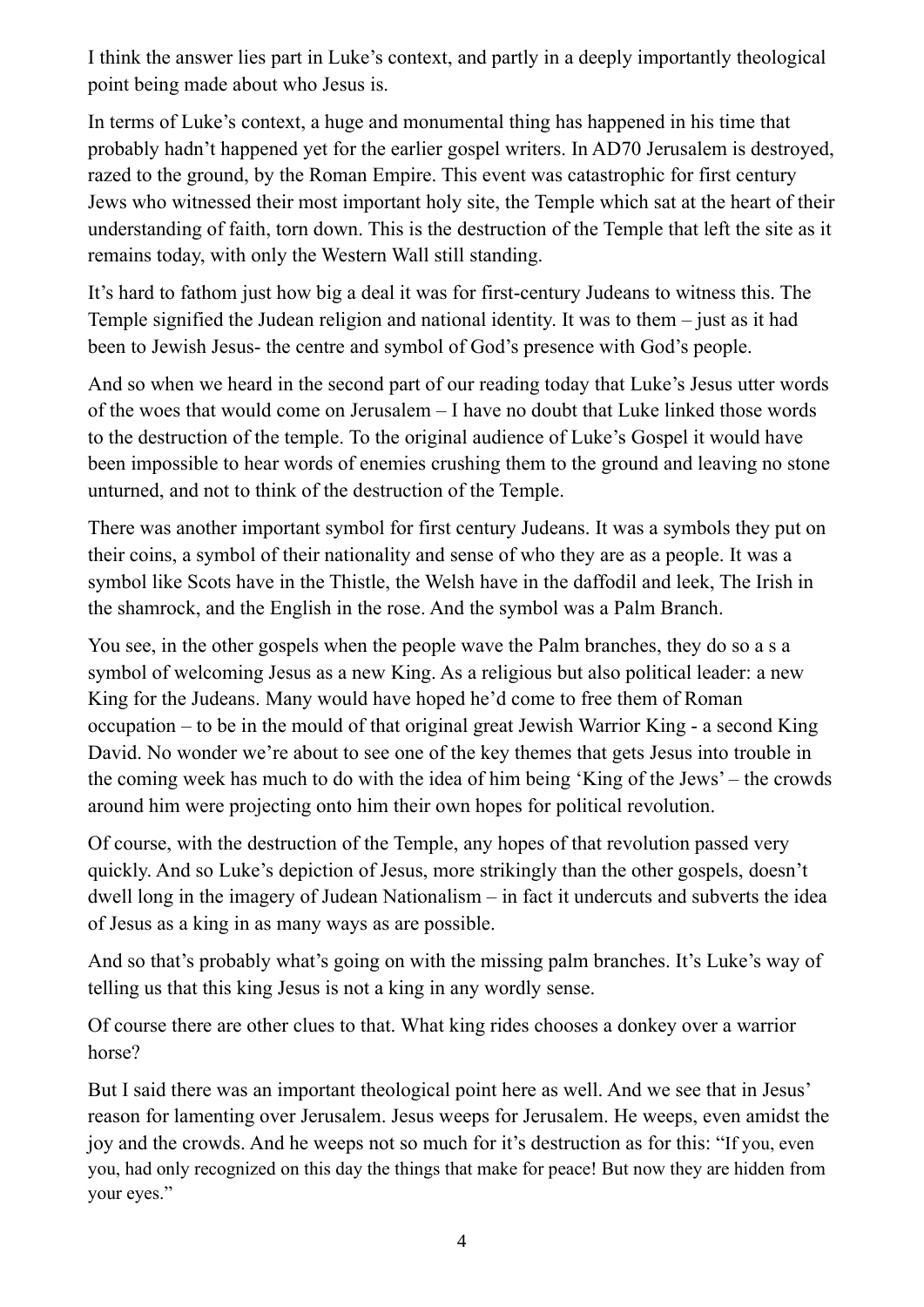For Jesus it's *all* about peace.

Jerusalem, in Hebrew, literally means 'house of peace.' Of course, in Jesus' time and ours, the grim irony is how little peace Jerusalem has known.

You might know the Hebrew word for peace that gives Jerusalem its name: *shalom. Shalom* has a deeper and more fulsome meaning than we normally understand simply from the word 'peace'. *Shalom* is wholesome and full peace of body, soul, and mind, *shalom* is union with God, *shalom* is not private – just about me or you- but shared between persons and throughout communities, *shalom* is the way we are meant to be and what we are created for.

And Jesus *is* Shalom and comes that others might know *shalom.* Jesus on the back of the donkey is the Prince of Peace not a Warrior King.

And we'll see yet the violence this prince of peace endures. And we'll see how he still persists with his peace. And we'll see how peace has the victory, and how through Jesus God offers *shalom* for us all.

But for us today, the question is this: what do we expect of Jesus? And what do we want? Do we want to follow Jesus with or without the Palm branch?

Do we want a strong overthrower to make the world the way our politics and persuasions say it should be? TO pursue our interests for us?

Or are we willing to follow behind a donkey; looking ridiculous and idealistic as we call for peace and *shalom*?

Are we willing to follow where that path leads? And to serve a Servant King?

Amen

## **Hymn**

- 1 From heaven you came, helpless babe, entered our world, your glory veiled ; not to be served but to serve, and give your life that we might live. *This is our God, the Servant King, he calls us now to follow him, to bring our lives as a daily offering of worship to the Servant King.*
- 2 There in the garden of tears, my heavy load he chose to bear ; his heart with sorrow was torn, 'Yet not my will but yours,' he said.
- 3 Come see his hands and his feet, the scars that speak of sacrifice, hands that flung stars into space to cruel nails surrendered.
- 4 So let us learn how to serve, and in our lives enthrone him ; each other's needs to prefer, for it is Christ we're serving.

Graham Kendrick (*b.*1950)

CCLI Licence No. 649173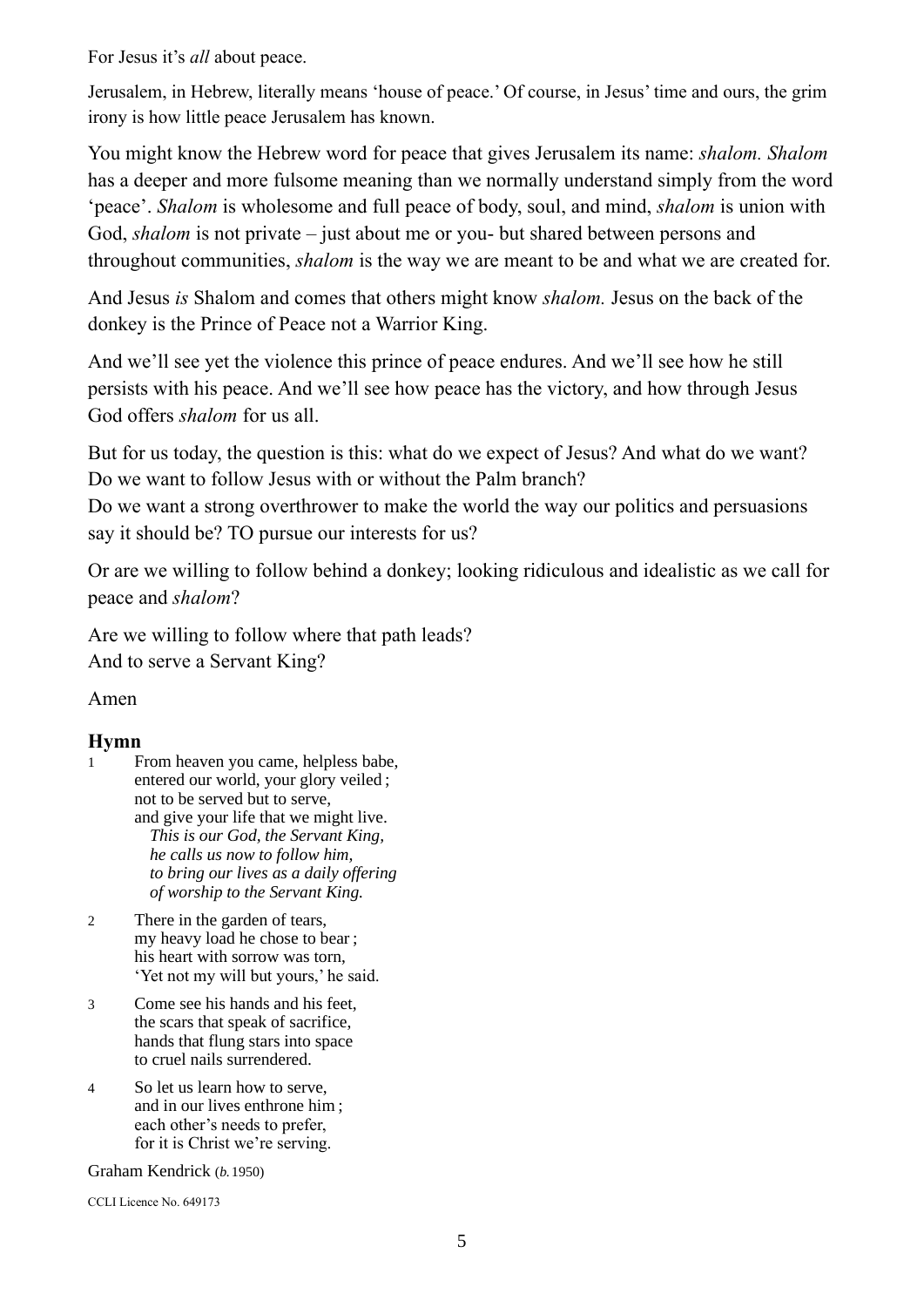### **Prayer**

Lord God,

you cried over your people and we cry with you. For we know the road ahead, its every pothole and place of ambush. We know it is we who wait on the sidelines and silently watch you slip by on your way to the anguish of a night's silent garden, of a betrayer's wine-stained kiss, of the shout of hammer on nail.

Lord God, you cried over your world and we cry with you. For we know only too well the hurt and despair, the lack of peace and hunger for war. Yet we know too there is love and healing enough. You showed it yourself in your gentleness and compassion. You said it yourself from a cross and you proved it once and for all in an empty tomb just when the world believed it was all empty words.

Promised Messiah, visit the desperate places. King of kings, give strength to the powerless places. Living Word, walk in the lifeless places. Servant saviour, tend in the needy places. Rejected sufferer, comfort in the painful places. Death defeater, bring wholeness and healing to all places. And start here, Lord, among us.

Amen